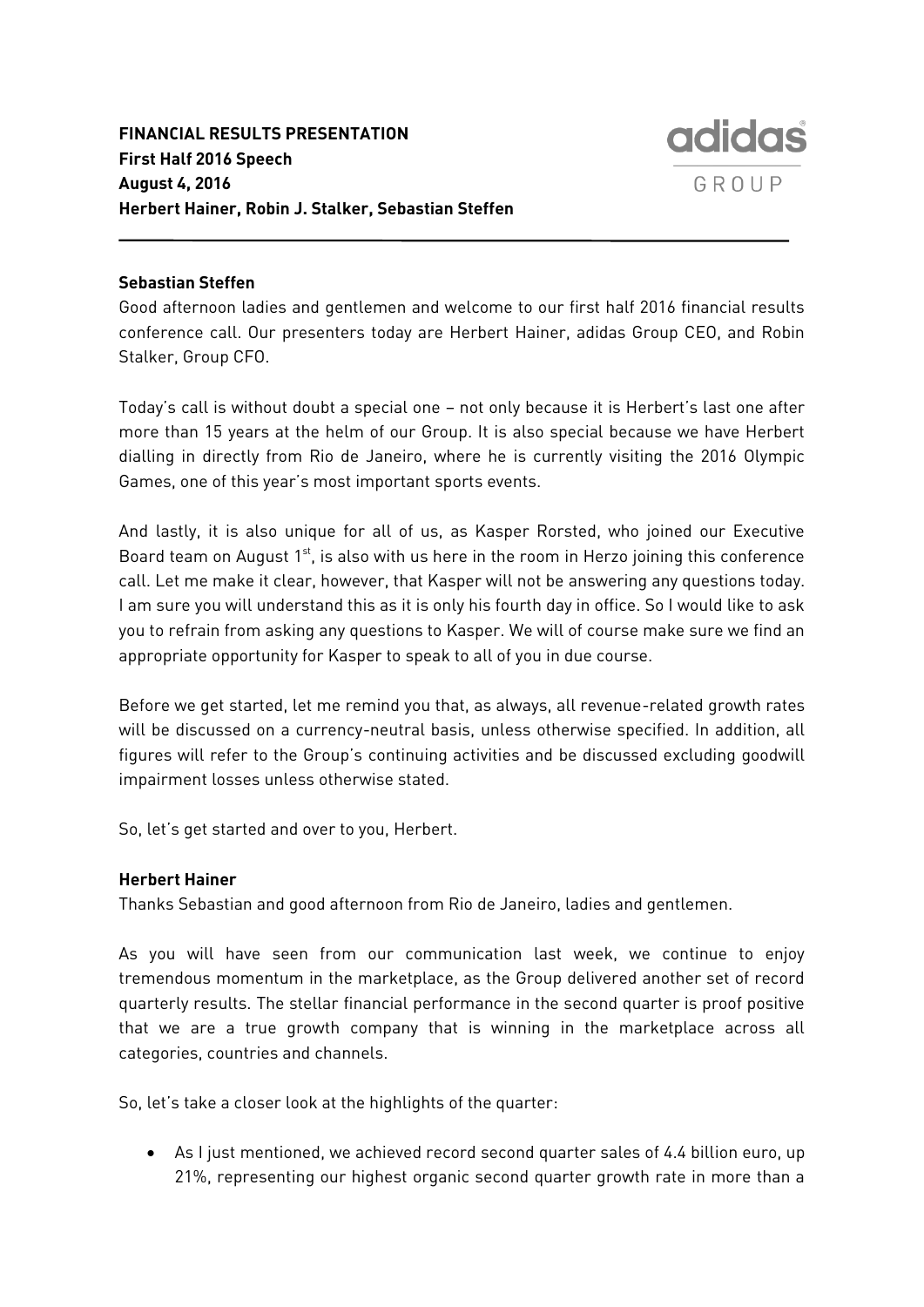decade. This means that, excluding all the exchange rate developments, we have added more than 750 million euro to our top line – in just one quarter!

- In particular, the adidas brand continued to experience unparalleled brand heat, as revenues increased a strong 25%, driven by key performance and lifestyle categories which all grew at double-digit rates. The development was particularly strong in key regions such as North America, Greater China and Western Europe, where sales increased by an impressive 32%, 30% and 30%, respectively.
- With a 7% top-line increase, sales growth at Reebok saw a further acceleration, compared to the previous quarter. The brand now looks back on thirteen consecutive quarters of growth, reflecting double-digit improvements outside of the US in each and every quarter. This shows how well consumers around the globe are responding to Reebok's new value proposition.
- Despite ongoing severe headwinds from negative currency effects, the Group's gross margin climbed 50 basis points to 48.8%, underlying the high desirability of our brands around the globe.
- The Group's operating margin improved a strong 3.4 percentage points to 9.4%, supported by the increase in gross margin, significant operating expense leverage as well as an extraordinary gain related to the early termination of the Chelsea F.C. contract.
- Consequently, net income from continuing operations almost doubled, reaching an all-time high during the second quarter of 291 million euro.

What pleases me even more than the pure numbers is their composition. It is both our core performance categories – football, training and running – as well as our key lifestyle sub-brands – adidas Originals and adidas neo – that continue to record strong double-digit growth rates across our focus markets.

This underlines that we are focused on those business areas where we can have the biggest impact on the consumer and that offer the greatest opportunities for our Group. And with 'Brand Leadership', where we are putting the consumer at the heart of everything we do, now in full swing across the entire company, there is no doubt that we will continue to be laser-focused when it comes to how we will be tackling all of these major categories in the respective markets going forward. We will ensure that we inspire consumers with unique experiences. We will continue to engage with them through marketing initiatives unheard of before. And we are going to excite them – again and again – with the most innovative and stylish products.

But let's now do a deep dive into each of those categories, starting with football, the heart of the adidas brand, which clearly took centre-stage so far this year. And there is no doubt that we have hit the mark again in 2016, be it through brand visibility, product sales, or simply by confirming our status as the most innovative brand in this sport.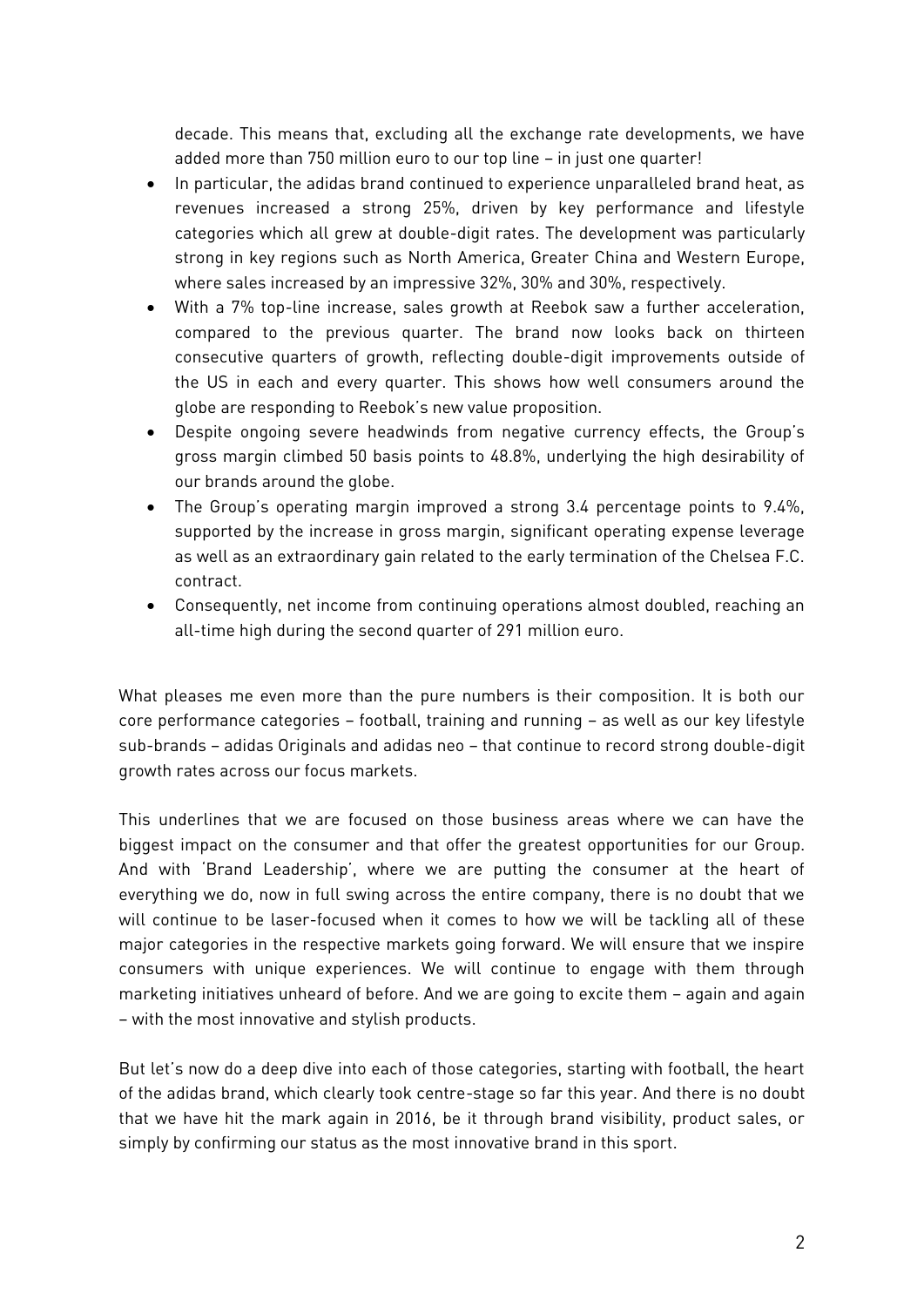Sales in the second quarter increased 17%, with double-digit increases in most markets. This strong performance prompted us to lift our forecast for the category in June, to a new record of over 2.5 billion euro for the year.

Even before the first whistle was blown at the UEFA EURO 2016, we were already champions of Europe, crowned by the winner of the UEFA Champions League – adidas sponsored team Real Madrid. Later during this year's summer of football, which also included the Copa América, adidas claimed the title of 'most shareable brand' on the various social media channels. This is particularly important as it speaks to the quality of our interaction with the consumer as 'shares' are the most valuable form of consumer interaction on social media. adidas was by far the number one brand in terms of shareability as it dominated the daily share volume for 27 of 30 days from the EURO's first game on June 10 up to the final on July 10. One particular highlight for adidas was that its share of voice, in terms of hashtag usage, was seven times higher than the next best brand.

In order to connect with the consumer, we focused our efforts on the strong relationships the adidas brand has with its partners – leveraging short films and images relating to federations such as Germany, Wales, Belgium and Spain as well as key players like Paul Pogba, Mesut Özil and Gareth Bale.

But our strong second quarter growth rate at adidas was not just all about football. Momentum in our running category accelerated strongly, up 30% in Q2, fuelled by strong double-digit sales growth in all major markets and reflecting the unrivalled strength in our innovative product pipeline.

In particular, our footwear business, which grew 35% in the second quarter, has seen the next wave of the industry's most successful product launches. A particular highlight in this regard was certainly the highly anticipated launch of UltraBOOST Uncaged, which is a prime example of our new Open Source mindset, as the idea of the Uncaged was born out of consumer insights. The shoe, which combines the performance and innovation of the original UltraBOOST with a full adidas Primeknit upper, featuring an internal support system, has caused huge queues in front of stores all over the world. In the US alone, we sold over 16,000 pairs of UltraBOOST Uncaged within 24 hours, and through eCommerce we sold 7,000 pairs within 15 minutes!

While BOOST is without doubt increasingly dominating the global running market, Q2 has also seen the official launch of another powerful running franchise: AlphaBounce, which offers an adaptive fit and feel for both runners and versatile athletes. Focused on the allimportant North American market, the launch of this franchise has clearly beaten our own expectations, with record sell-through rates. Within less than twelve hours, men's pairs in the United States were completely sold out.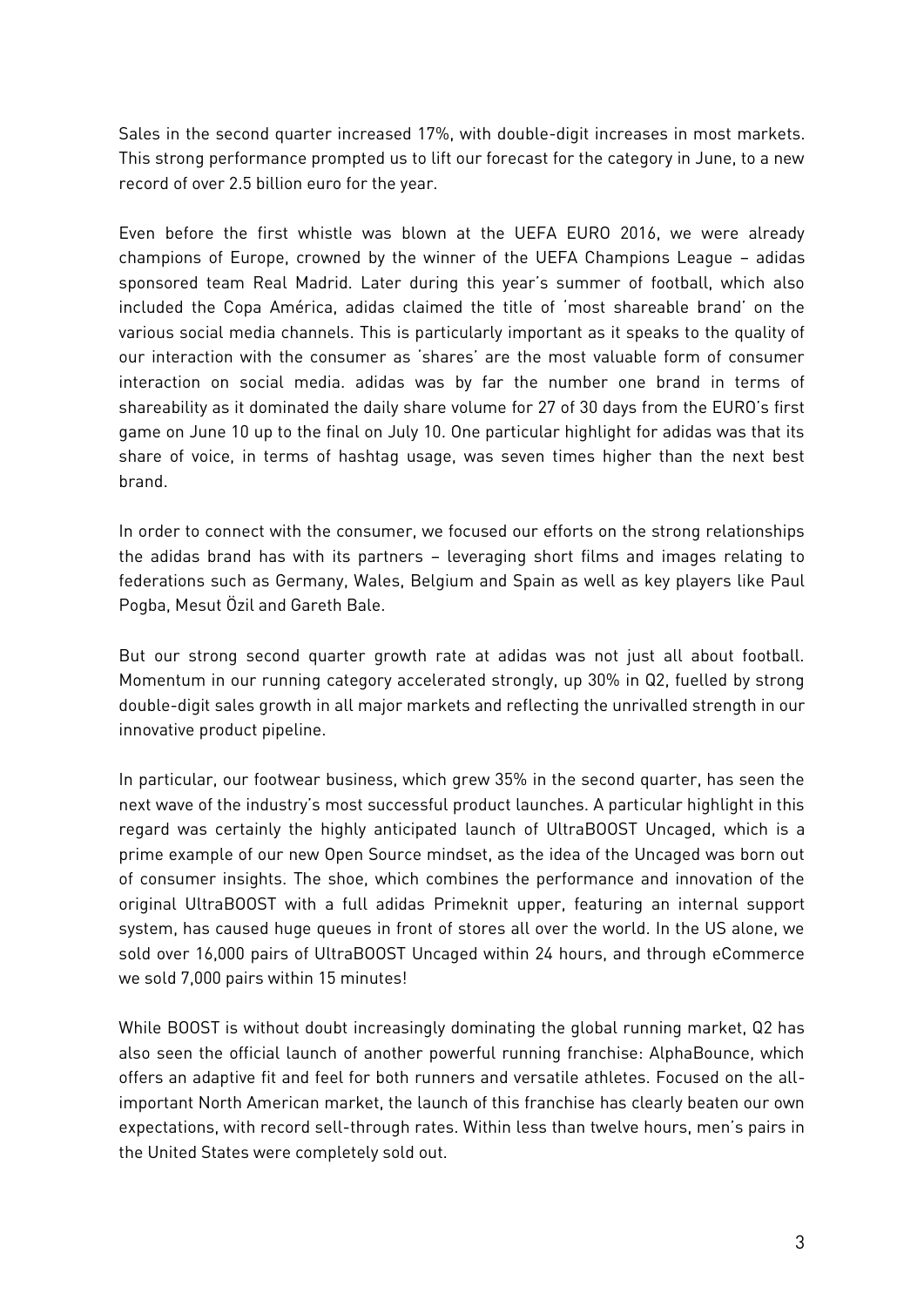Our training business also continued to enjoy great momentum during the quarter, as sales increased 11% globally, with double-digit growth rates in all major markets. Growth was particularly strong in apparel, where revenues grew at a double-digit rate, supported by key concepts such as ClimaChill and TechFit.

While we continue to see robust growth in both the men's and women's apparel business, it is especially our strengthened focus on women's training which is clearly starting to pay off and gain traction. In this context, we saw strong double-digit growth in women's training during the quarter, with our workout collection resonating extremely well with the female consumer. With updated silhouettes, fabrics, colours and prints, we have put a special focus on our tights and bra offer, as they represent anchor products for female athletes to get them hooked to the brand.

Moving over to our lifestyle business, where we see unstoppable momentum and brand desire for our Trefoil labelled shoes and apparel collections. Revenues at adidas Originals grew 50% in the second quarter, with strong double-digit increases in all markets except Russia/CIS, where sales grew at a high-single-digit rate.

Our latest product drops around the NMD and Yeezy Boost have once again seen huge demand throughout the quarter with outstanding sell-through rates at full price. In addition, our key franchises around Stan Smith, Superstar and ZX Flux continue to experience excellent momentum at the point of sale. In Western Europe and North America, two key markets for adidas Originals, we witnessed tremendous sell-out successes for the Superstar at major key accounts. And while we remain absolutely encouraged by the longevity of those franchises, our Originals product pipeline has seen the next big wave of footwear launches during the second quarter:

- Firstly, we have successfully relaunched our iconic Gazelle silhouette. With this silhouette that was first introduced in the 1960s, adidas Originals continues to define a contemporary street look for the future, teased and supported by broadbased social media activations and an integrated marketing campaign. The launch of the Gazelle was absolutely encouraging and first reactions to the global campaign are very positive.
- Secondly, during the quarter we announced that we would bring our long-term partnership with Kanye West to the next level. Recognising the influence, success and global brand power that began almost two years ago with the birth of YEEZY, the unprecedented new alliance makes history as the most significant partnership ever created between a non-athlete and an athletic brand. Going forward, the partnership will extend beyond its current lifestyle focus, with the introduction of performance-intended designs, consequently offering options for both sport and street.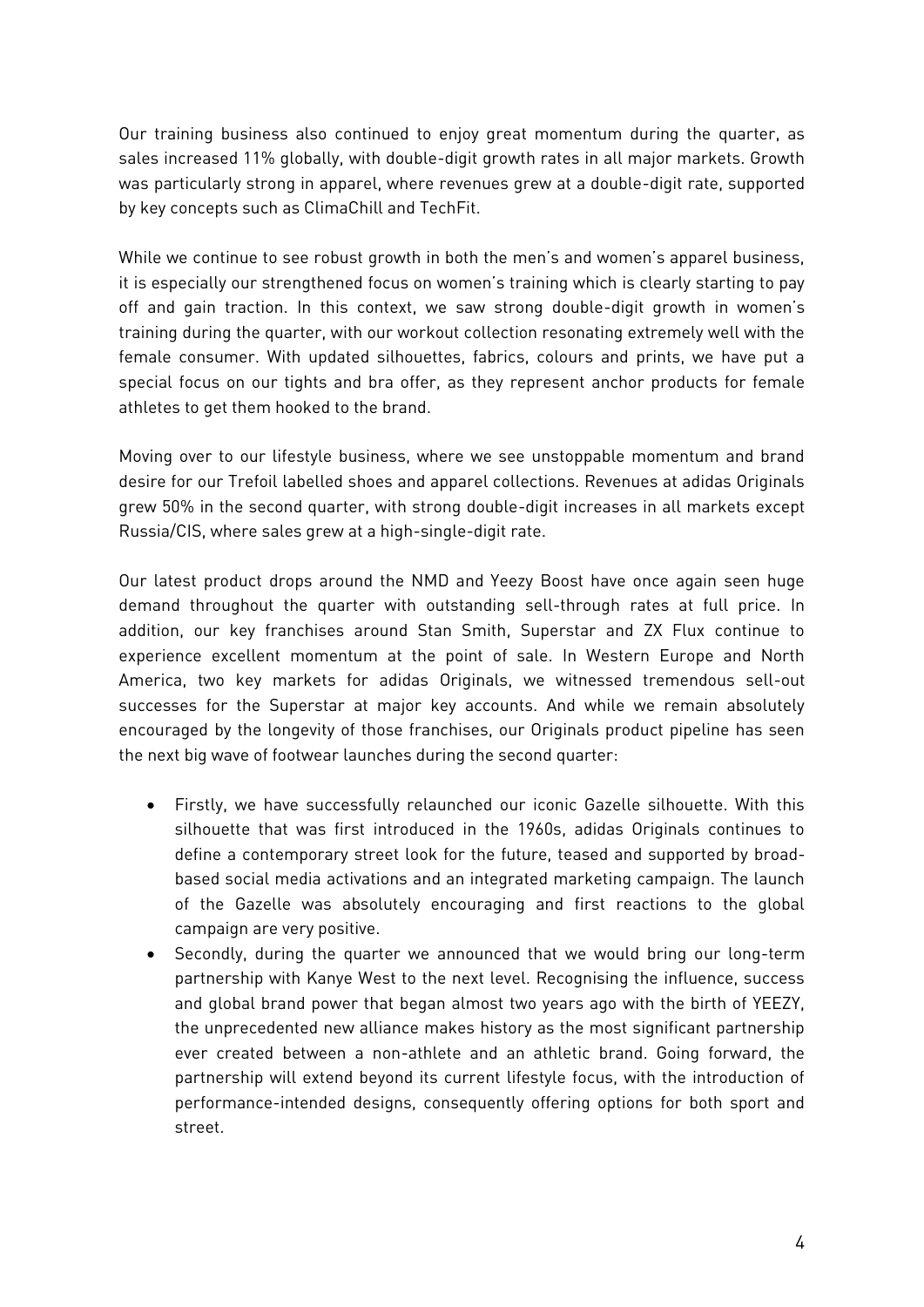With this being said, let me quickly turn to adidas neo, where sales increased 31% in Q2, reflecting strong double-digit increases in all markets except Japan. The second quarter has seen the launch of adidas neo's latest comfort footwear concept, Cloudfoam, leading to strong double-digit increases in footwear across all key distribution channels. This new comfort concept is resonating extremely well with girls, adidas neo's clear target consumer group, which was achieved through girls-specific footwear models in terms of material and colour choice.

Moving over to Reebok, where the positive trends from the previous quarters continued during the second quarter. With a 7% sales increase in Q2, Reebok saw a further acceleration in top-line growth. More importantly, with the exception of North America, where Reebok continues to streamline its US business, the brand is growing at doubledigit rates in most of its key markets, including Western Europe, Greater China, Russia/CIS and Japan.

From a category perspective, Reebok is more and more considered as a true fitness brand, as reflected by strong growth rates posted in the all-important running and training categories. On the latter, Reebok together with three-time Defensive Player of the Year J. J. Watt announced the release of the ultimate training shoe, which was developed in close collaboration with the American football star.

In Classics, another focus category of Reebok, the brand is successfully capitalising on the strong underlying lifestyle trends in the marketplace. Reebok's strong heritage in casual sports together with its unique partnership around Kendrick Lamar is not only translating into double-digit growth for the category, but more importantly enabling the brand to win back shelf-space at important key accounts, including in its home market, North America.

The turnaround of Reebok's US business will without doubt be key for the brand, both in own retail, where we will further rationalise the fleet and improve overall profitability, as well as at the various wholesale accounts. So far we have seen a huge step-up in mall presence year-to-date, including permanent displays at Finish Line, dedicated windows at Champs and branded space at Footaction. And the feedback we are getting from retailers for the upcoming Spring/Summer '17 season is clearly indicating that they are excited to further engage with the Reebok brand.

To conclude on the brands and categories, let me spend a minute on our golf business. I am very pleased that the various initiatives we have brought to life over the past twelve months are bearing fruit.

This became highly visible during the second quarter, as revenues at TaylorMade-adidas Golf turned positive again, up 7%. This development was the result of a 24% increase at TaylorMade, reflecting strong double-digit growth in metalwoods, where our M1 and M2 product families are seeing strong sell-through rates in the marketplace, in particular in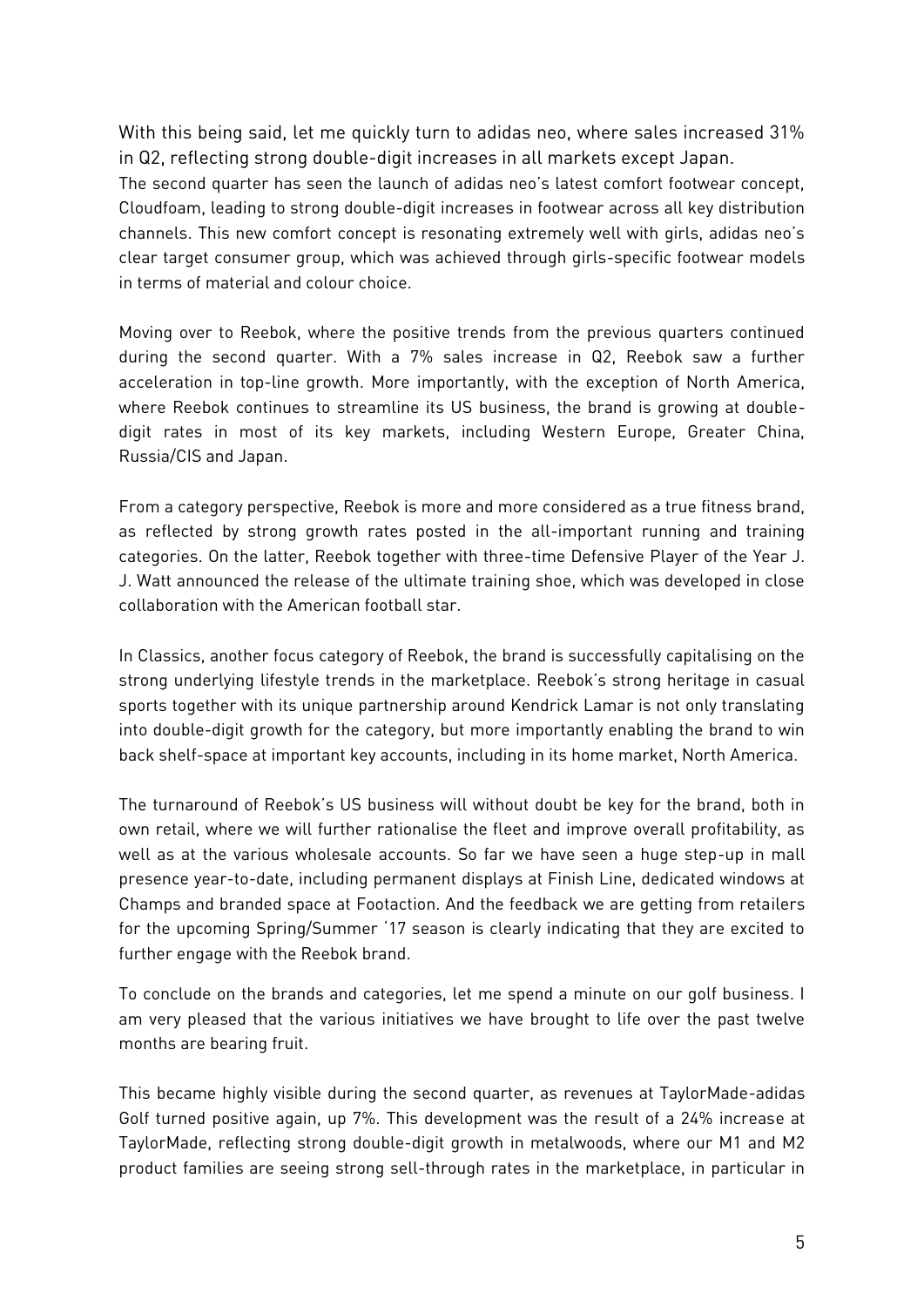North America. Consequently, TaylorMade remains the undisputed #1 golf brand in metalwoods, with strong market share gains year-to-date June.

These operational improvements are also reflected in the financials. Driven by a significantly more favourable pricing and product mix, TaylorMade-adidas Golf has seen major gross margin improvements during the second quarter. In combination with a considerable reduction in operating expenses, TaylorMade-adidas Golf turned profitable again at the end of Q2.

With this, let me now hand over to Robin, who will guide you through the financials of the second quarter in detail before I conclude our conference call by taking a look into our near future.

## **Robin J. Stalker**

Thank you Herbert and good afternoon also from my side, ladies and gentlemen.

When we last spoke about our segments during the first quarter discussion in May this year, I had told you that I didn't know where to begin and where to end regarding the encouraging business developments worldwide. In the second quarter, the dilemma is quite similar as we once again recorded strong growth in each and every market, in most cases at double-digit rates each. As Herbert has already mentioned, we are especially excited to see our four focus markets perform extremely well. Let me therefore dive deeper into each of those markets.

In Western Europe, we were able to accelerate momentum and increase revenues by 29%. And although this development was also supported by additional revenues generated around the UEFA EURO 2016, it was by far not the exclusive driver of this positive development. Both adidas and Reebok showed an impressive upwards trend in the second quarter throughout all key categories. While adidas sales increased a strong 30%, Reebok generated revenue growth of 23%.

At brand adidas, we saw far-ranging double-digit growth in all key performance and lifestyle categories. While football naturally took the lead within our core performance categories with regard to growth rates, it was the running and training categories which showed a tremendous acceleration in revenues during Q2 and even Originals was able to gain further traction in the second quarter. At Reebok, growth was driven by double-digit increases in training and in Classics. From a market perspective, the main contributors to the sales development were the UK, Germany, Italy, Poland, France and Spain, where revenues grew at double-digit rates each.

Similar to the first quarter, the second quarter gross margin largely suffered from severe pressure resulting from the strengthening of the US dollar and ended the quarter 3.2 percentage points below the previous year at 44.0%. However, despite a further increase in expenditure for marketing investments related to the UEFA EURO 2016, Western Europe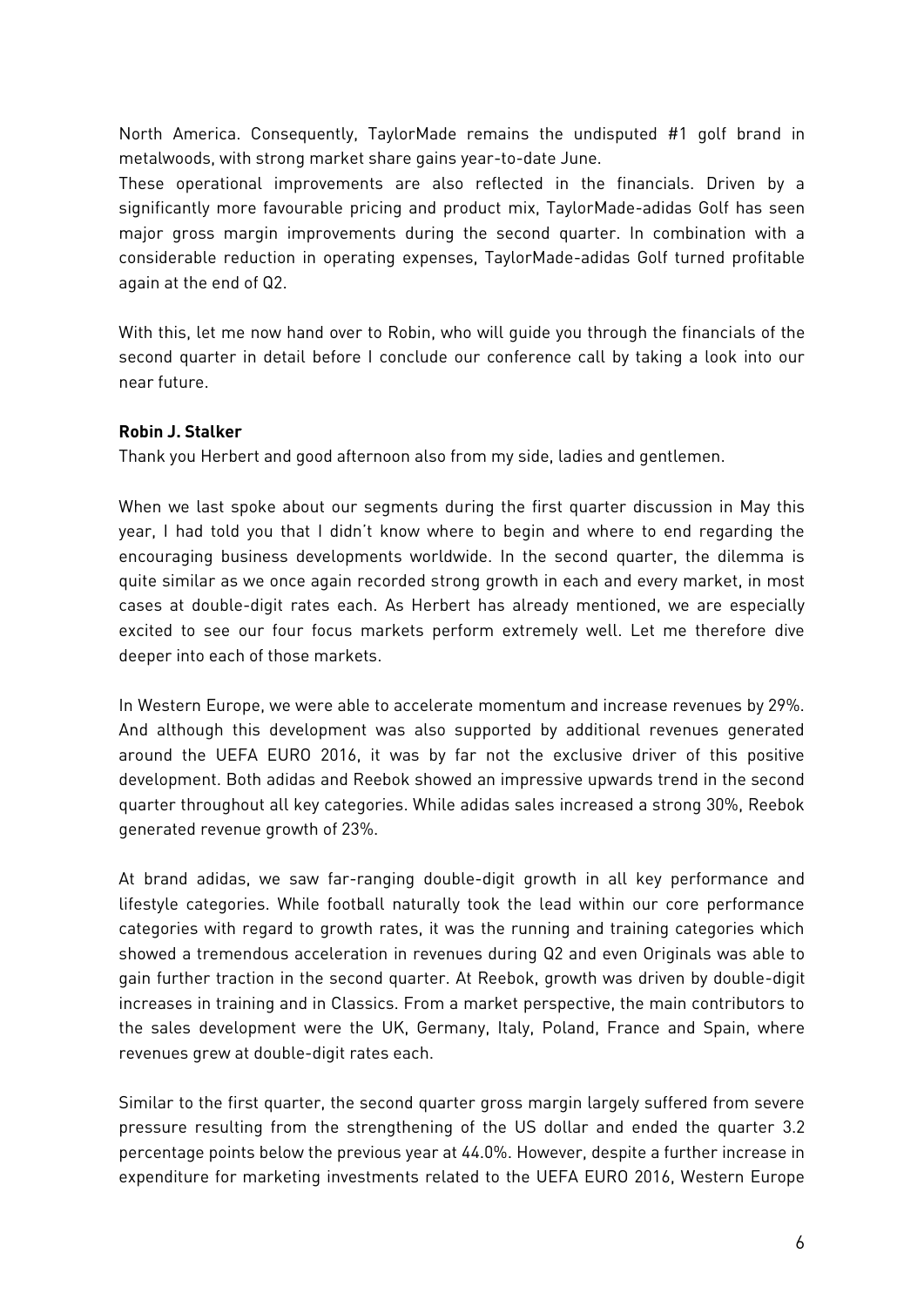enjoyed strong operating leverage, decreasing other operating expenses as a percentage of sales by 1.7 percentage points. Consequently, we were able to limit the decline of the segment's operating margin to 1.5 percentage points and ended the quarter at 17.3%.

In North America, our growth trajectory from the first quarter persisted, as reflected in the accelerating momentum the Group witnessed in the second quarter. Revenues increased at a phenomenal rate of 26%, driven by energetic growth at brand adidas, where sales went up 32%.

This development was driven by strong double-digit growth in the running, training and basketball categories as well as at adidas Originals and adidas neo. The strongest growth rates were generated in the running category and at Originals, both achieving growth rates of above 60%! Driven by this enormous heat around our performance and lifestyle products, we significantly gained market share with leading US retailers. In the second quarter, the brand's wholesale business in North America actually outperformed the growth of our own-retail business by more than 5 percentage points. This, ladies and gentlemen, is proof positive that adidas is without doubt becoming a viable sports brand in the world's most relevant sporting goods market.

At Reebok, as Herbert has already elaborated on, we continue to press ahead with streamlining the business and rebuilding brand reputation in North America. A limited decline of 3% in the second quarter as well as encouraging backlogs for the second half of 2016 can be regarded as a clear sign that we are on the right track to turn Reebok around in its home market, just as we did in the rest of the world.

Equally encouraging in North America is the fact that the accelerated top-line growth feeds right through to margins. Gross margin in the second quarter increased 2.1 percentage points, driven by an improved pricing, product and channel mix. In combination with strong operating leverage, this translates into an increase in operating margin of a very strong 6.8 percentage points to 9.4%, a margin we haven't seen in North America for years and proof positive that brand strength and scale matter most.

Let's move over to Greater China, where we carried over our incredibly strong momentum of 30% top-line growth from the first to the second quarter. At brand adidas, revenues increased by another 30%, while at Reebok momentum accelerated further, with sales up 38%. Growth at both brands was driven by double-digit increases in all key performance categories as well as in the lifestyle business.

Profitability in Greater China remained at high levels during the second quarter. The segment's operating margin expanded further, up a strong 0.7 percentage points to 37.2%. This development reflects a 1.4 percentage point increase in gross margin, which was only partly offset by higher operating expenses as a percentage of sales.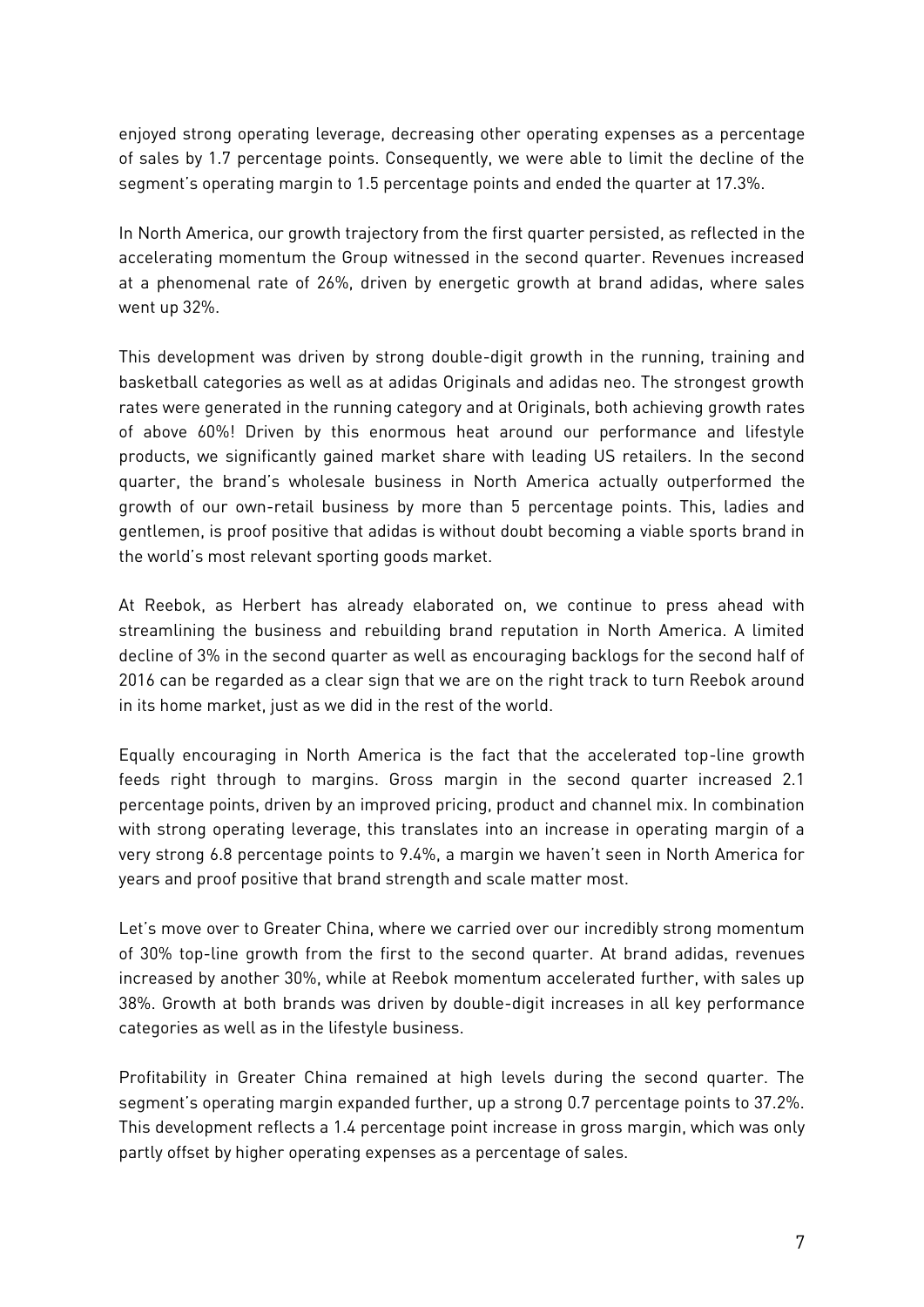Given our already strong brand perception in China, in connection with the persistent trends around a healthier and more sports-oriented lifestyle, we have every confidence that China will continue to be a major growth market going forward. And with our new strategic partner, Chinese real estate and sports business giant Wanda Group, we have a new ally who shares our enthusiasm for the market.

Let's continue with Latin America, where revenues increased 8% in the second quarter, a somewhat softer development compared to the strong double-digit growth in the first quarter this year. However, there is no need to become concerned about this development, ladies and gentlemen. While there is no reason to deny the declining purchasing power in Argentina as a result of the strong inflation of the peso, rest assured that this is nothing we haven't already anticipated in our planning for 2016. Furthermore, shifts in timing as a result of strategic restructuring in some markets somewhat distorted the sales performance within the first half of the year.

Year-to-date, segmental revenues increased a strong 13%, with double-digit growth in all major markets and we expect this sort of trend to continue throughout the remainder of this year, also with the additional support of the Olympic Games in Brazil.

Impacted by major currency headwinds, the gross margin in Latin America declined 1.5 percentage points to 41.1% in Q2. In combination with higher operating expenses as a percentage of sales, the segmental operating margin declined 4.6 percentage points to 10.5%.

Let's finish the discussion about our operating segments by having a closer look at Other Businesses, where revenues grew 6% in the second quarter. Sales in Other centrally managed businesses sustained their strong momentum, growing 30% in the second quarter, and revenues at TaylorMade-adidas Golf increased 7%, driven by double-digit growth at TaylorMade, as Herbert has already mentioned. CCM Hockey sales were down 18%, mainly as a result of declines in the licensed apparel and equipment business. This development reflects the challenging environment in the US hockey market, with excess inventory at retail and two major customers having filed for bankruptcy. Nevertheless, we expect the business to normalise in the second half of the year.

Supported by stronger product margins at TaylorMade-adidas Golf, gross margin in Other Businesses showed a substantial increase of 8.5 percentage points to 39.4%. This more than offset the increase in other operating expenses as a percentage of sales, allowing for the segment's operating margin to expand by 5.9 percentage points. This limits the operating loss of the segment in the second quarter to 19 million euro, compared to 40 million euro in the prior year.

This, ladies and gentlemen, concludes our segmental discussion for the second quarter. Let's now turn to the major P&L items of the adidas Group.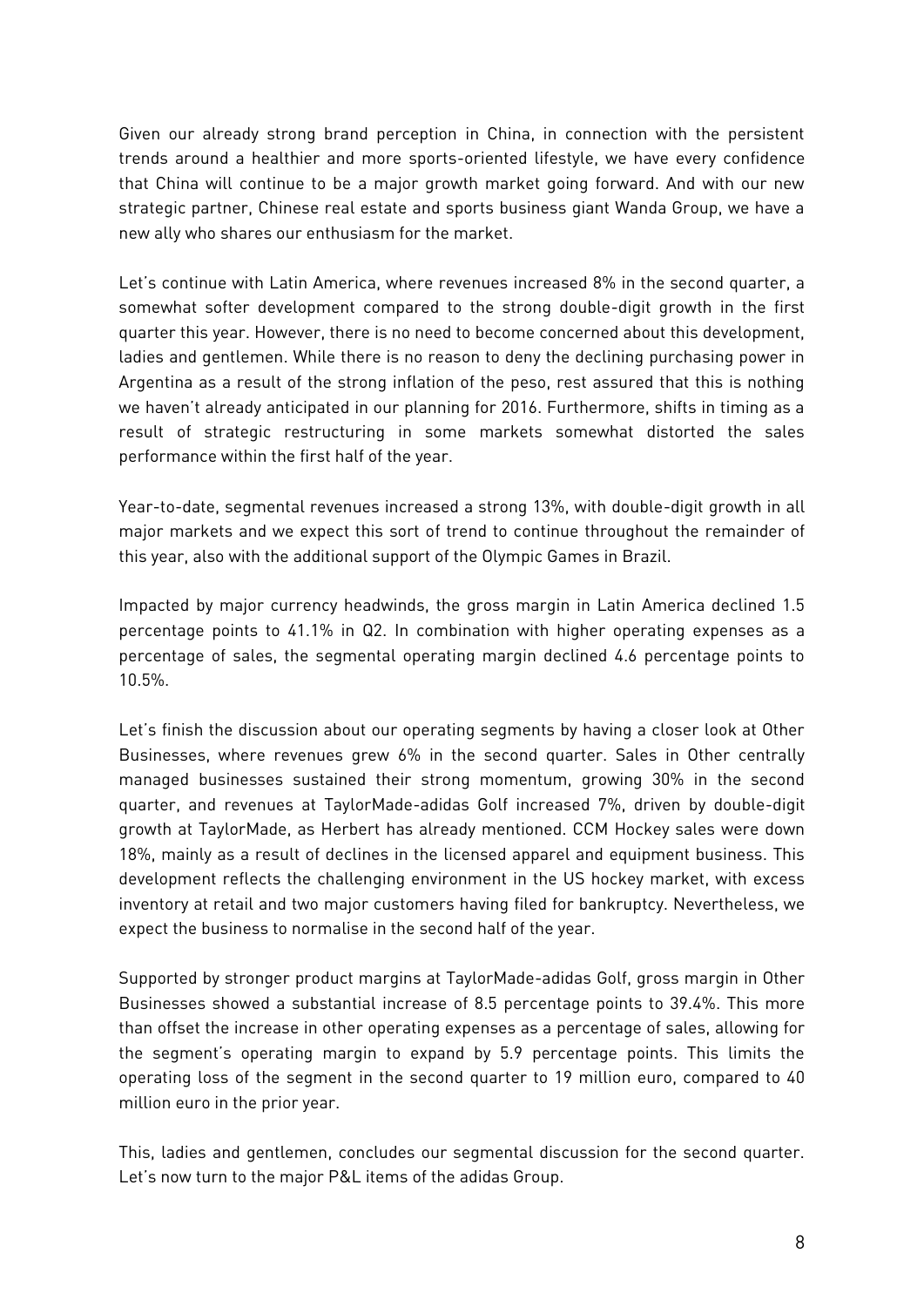The Group's gross margin increased 50 basis points to 48.8% in the second quarter, driven by the positive effects from a more favourable pricing, product and channel mix as well as improved product margins at TaylorMade-adidas Golf, which enabled us to compensate negative currency effects of around 400 basis points in the quarter. This leaves us with an improvement of 40 basis points to a 49.1% gross margin in the first half of 2016. Now, while our several mitigation initiatives certainly were more effective than initially anticipated during the first half, reflecting the strong brand momentum worldwide, please keep in mind that the second half of 2016 will become a lot more challenging as it compares to a very strong 2015 base and, in addition, hedging rates will become even more of a headwind.

Another positive effect from the accelerating brand heat is the high operating leverage our Group is able to generate in 2016. In the second quarter, operating expenses increased 12% to 1.9 billion euro or, as a percentage of sales, declined 30 basis points to 43.8%. This sums up to an increase of 13% to 3.9 billion euro for the first half, translating into an even more pronounced decline in operating expenses as a percentage of sales, down 80 basis points to 42.0%.

While the positive effects from the improvement in gross margin as well as substantial operating leverage would already lead to significant operating profit and margin expansion, the Group also generated two extraordinary gains during the second quarter related to the early termination of the Chelsea F.C. contract as well as the divestiture of the Mitchell & Ness business, which are the major drivers of the 126 million euro increase in other operating income. While the early termination of the Chelsea F.C. contract lifted both other operating income and operating profit by a mid- to high-double-digit million euro amount, the divestiture of Mitchell & Ness did not have an impact on the Group's profitability in the second quarter since the proceeds – as previously announced – were fully re-invested to accelerate initiatives that are part of the company's 'Creating the New' strategic business plan.

In total, operating profit in Q2 increased 77% to 414 million euro, representing an operating margin increase of 3.4 percentage points to 9.4%. And let me point out, ladies and gentlemen, that more than half of this profit and margin improvement is driven by our strong operational performance. From a half year perspective, this converts into an increase in operating profit of 52% to 905 million euro, and operating margin expansion of 2.4 percentage points to 9.8%.

Net financial expenses for the second quarter declined to 4 million euro, compared to 9 million euro in the prior year period. This gives us net financial income of 2 million euro for the first half of 2016, compared to net financial expenses of 9 million euro in the prior year period.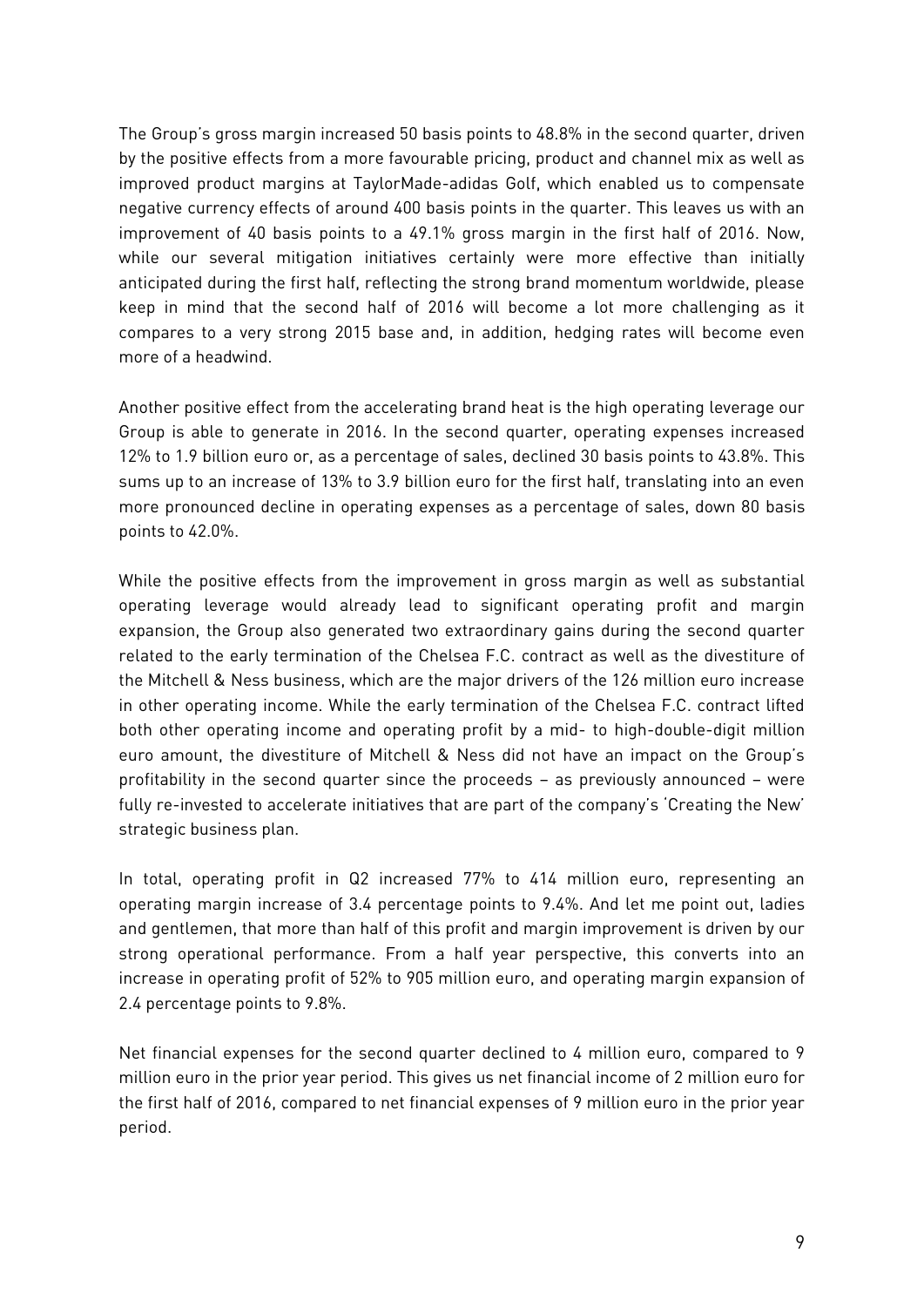The Group's effective tax rate again declined substantially and returned to a more normalised level of 29.1% in the second quarter compared to 35.1% in the prior year. For the first half of 2016 this translates into an effective tax rate of 29.3%.

The materially improved operating performance and the extraordinary gain in Q2, together with the positive developments in the Group's non-operating KPIs, translated into a substantial improvement in net income from continuing operations. While in the second quarter net income from continuing operations almost doubled to 291 million euro, net income from continuing operations in the first half increased a stellar 60% to 641 million euro.

As a result, diluted earnings per share from continuing operations reached 1 euro 42 cents in the second quarter and 3 euro 13 in the first half of 2016, representing a strong increase of 97% and 59%, respectively.

Now let's briefly discuss the most relevant items of the Group's balance sheet, starting with operating working capital, where inventories grew 24%. This increase purely reflects our strong confidence in the Group's future top-line growth. We do not see elevated inventory levels across any of our markets. Instead, the ageing of our inventory is absolutely healthy!

With accounts receivable up 8% and accounts payable up 10%, this. translates into a decrease in average operating working capital as a percentage of sales of 1.2 percentage points to 20.4% at the end of June 2016.

Net borrowings amounted to 1.0 billion euro, representing an increase of 71 million euro compared to the prior year, mainly as a result of the utilisation of cash for the purchase of fixed assets and the acquisition of Runtastic. However, due to the robust operating performance, the ratio of net debt to EBITDA remained unchanged at 0.6 times. Last but not least, the Group's equity ratio decreased to 41.3% from 43.5% in 2015.

This, ladies and gentlemen, concludes my operational and financial review of the second quarter and the first half of 2016. Let me now hand back to Herbert who will share some of the many upcoming initiatives for the remainder of the year and our improved outlook for 2016 with you.

## **Herbert Hainer**

Thanks Robin.

So let's now have a look at what you can expect from us during the second half of 2016.

I'll begin with the Rio 2016 Olympic Games, that are starting as we speak. The Olympics have, from a brand and emotional perspective, always been the biggest event and platform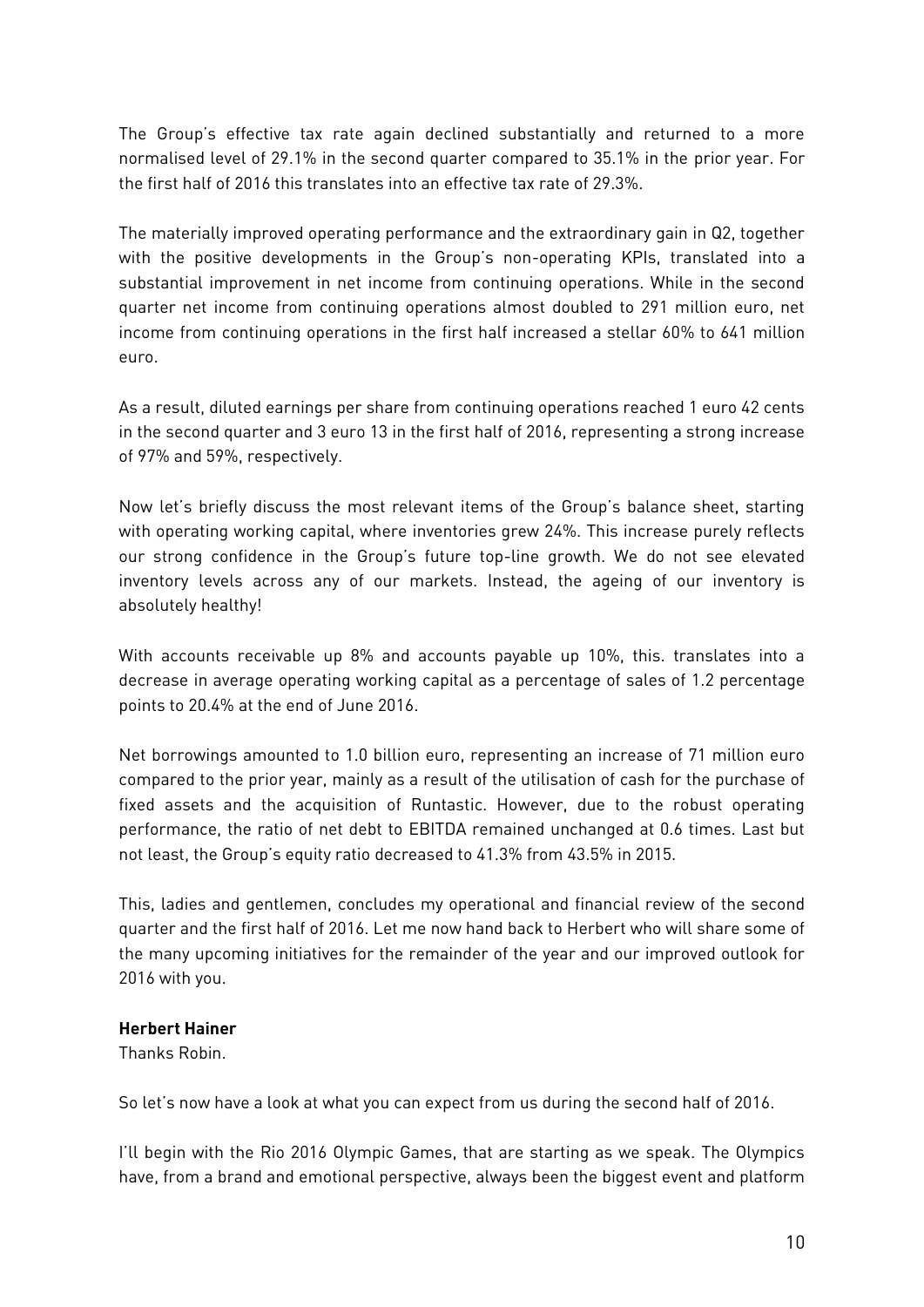for our brands. They go back to the origins of sport and they are therefore an important part of our DNA. They are core to showcase our products and our ability to make athletes better. Similar to the past, we will therefore make sure we use this year's Olympic Games and the involvement of people and sports fans around the globe to deliver our key brand messages in the most impactful way.

It is exactly these key brand messages that are also at the forefront of this year's second burst of our global 'Sport 16' brand campaign, which was released in July and celebrates key assets such as Damian Lillard. Under the motto of 'Here to Create', the campaign continues to strengthen adidas' creator positioning and its Open Source mindset.

With a strong focus on social media and our digital platforms, the campaign celebrates creators – those that lead and innovate, those that make their own rules and shape the future of sport together with us. Activations will also be highly visible on adidas.com, inspiring consumers when they shop online and ultimately driving the commercial success of our e-commerce business.

Looking into the various categories and starting with football, where we will use the momentum we created during the big tournaments of this summer to enter the back half of 2016. Ahead of the start of the 2016/2017 football season, we have launched our 'Speed of Light' pack, the most dynamic range of football boots adidas has ever brought to market. The cleats are designed to help players stand out and lead on the pitch. We can't wait to see our new footwear offering be integral to deciding some of the biggest games this season between the world's best players. The 'Speed of Light' boots will be our key priority for the upcoming Fall/Winter 2016 season with premium retail presence and window executions in our own-retail stores as well as at key customers around the globe. Our latest footwear pack will see strong support from several integrated PR and social media activities, such as our 'Back to Club' campaign which was just launched a couple of days ago.

In addition, we have introduced the new soccer season in Europe with a colourful starstudded film featuring players from across the adidas brand's six largest clubs - Real Madrid, FC Bayern Munich, Manchester United, Chelsea, Juventus and AC Milan – as they defy media gossip and get on with the game. They include Paul Pogba, Manuel Neuer, Gareth Bale, James Rodriguez, Diego Costa and Miralem Pjanic, as well as managers such as Zinedine Zidane and new Manchester United manager Jose Mourinho. It centres around the words 'Blah, blah, blah' which float around the screen in bright animation as players and managers appear to ignore the talk about them and focus on the action. It's a playful approach to the constant transfer rumours concerning many of these players, and soccer fans will instantly recognise the references – for instance the film opens with Pogba telling viewers: "Don't believe everything you read in the papers".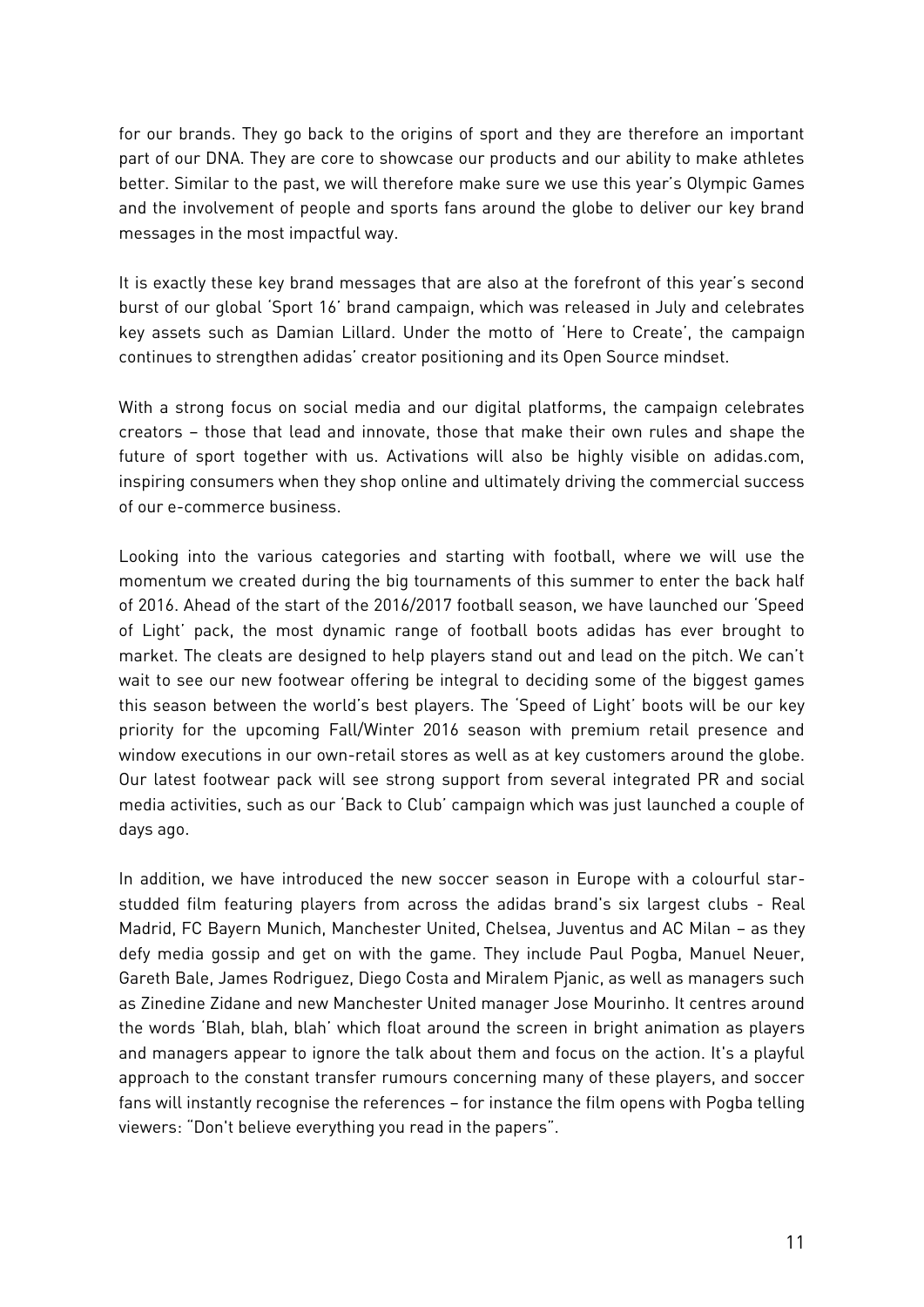The initial response to the campaign has been tremendous and shows that we are hitting the nerve of football consumers around the world. After only four days, more than half a million viewers have watched the videos on YouTube – and this is just the beginning!

Underlining our commitment towards innovation and towards 'Creating the New', adidas football has for the first time taken an on-pitch boot and reinvented it as a lifestyle shoe with the ACE 16+ PURECONTROL. The shoe brings together the unique adidas Primeknit upper and the industry-leading BOOST technology, to meet players' off-pitch needs. The shoe, which was launched at the beginning of July, marks the beginning of a new focus which will see future football products followed by similar off-pitch alternatives.

Turning to running, where our commitment to own and drive our positioning in energy running is stronger than ever before. And the momentum we are currently enjoying is proof positive that with our relentless focus on innovation we are pulling the right levers to conquer the running market.

Through existing franchises around UltraBOOST, PureBOOST and AlphaBounce, we have already shown our ability to create the best product for our consumers at all relevant price points. And we are determined to continue to listen to our running consumers as consumer insights will propel our momentum going forward.

A prime example of how we continue to identify and understand what our consumers want is the introduction of ColorBOOST, providing our iconic BOOST midsole with a completely new look. The new colourways will make their debut alongside the iconic white BOOST midsole in Triple Red, Black and White versions of UltraBOOST Uncaged – offering runners a completely new aesthetic the world has never seen before.

In training, we will continue to leverage the strong performance of our TechFit and ClimaChill apparel franchises. In this context, we will continue to put high emphasis on the women's business and propel the momentum we have started to enjoy around our Spring/Summer '16 collection. To do so, we have just announced a partnership with supermodel and athlete Karlie Kloss, who will be the new face of our Stella McCartney Fall/Winter collection and campaign, encouraging the female consumer to break the barrier and get the most out of their workout.

In addition, Q3 will see the launch of a new, exciting training apparel offering, which will also be supported by a meaningful marketing campaign. All in all, looking at our current momentum and considering our upcoming product initiatives, we have every confidence that training, and our women's business in particular, will continue its stellar growth trajectory also in the second half of 2016.

Turning briefly to basketball, where the third quarter has already seen the successful launch of the Crazy Explosive franchise, built for players with explosive moves. Crazy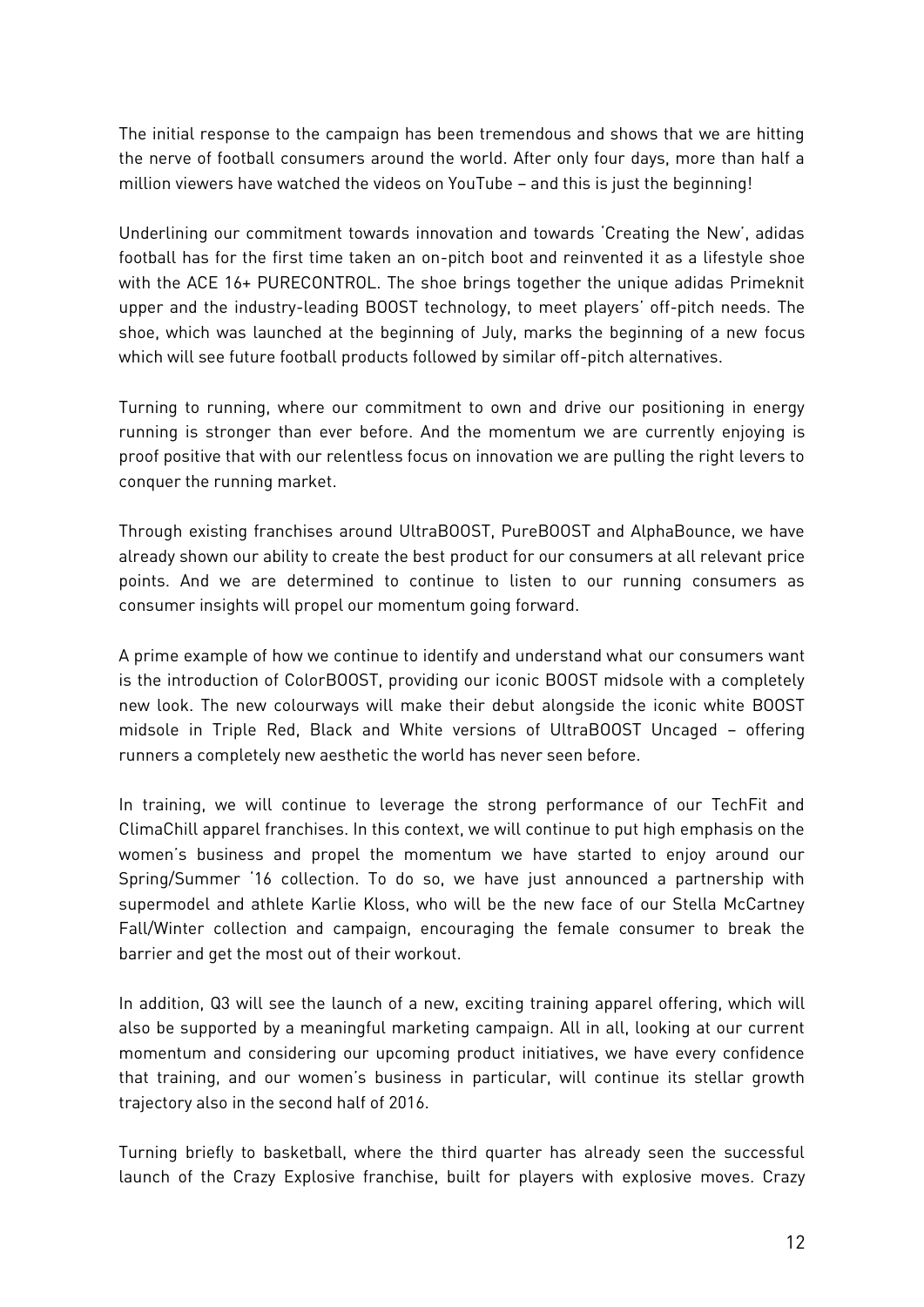Explosive will be the key story for Back-To-School, backed up with a strong product seeding plan to gain hype and traction in the marketplace. The introduction of Crazy Explosive is part of the brand's new design and collaboration approach that combines unique style elements that stand out from the crowd. The shoe, featuring full-length BOOST, will be worn by players such as Andrew Wiggins.

And although it is still early days, we definitely believe that our investments into basketball footwear are starting to pay off, with more to come in the coming weeks and months. We also see that our asset activations and initiatives are resonating with fans and consumers around the globe as our Instagram follower base is growing rapidly. This definitely also reflects our new approach when it comes to collaborations with key assets, such as James Harden. Since the beginning of the partnership last fall, adidas and James have worked hand in hand to create the next wave of basketball style on and off the court. This is a new dimension of co-creation and we feel that more and more consumers, especially in the US, notice and value that.

Moving over to lifestyle, where the fantastic momentum at adidas Originals is the direct consequence of great product introductions together with strong collaborations, creating unexperienced hype around the Trefoil logo. And this is exactly how we have started to go into the second half of 2016: We made our star footwear franchise NMD meet our real-life superstar Pharrell Williams with the HU NMD limited edition. The HU NMD stands for the superstar's vision to bring people together through a shared understanding of values such as love, passion and enthusiasm. While the shoe will drive further brand heat for our NMD franchise, Q3 will also see a stronger focus on our Tubular and Gazelle silhouettes. And not to forget the ZX Flux ADV, which is set to drive our commercial success in the lifestyle running market further, especially in the US.

At adidas neo, we will continue to build upon and strengthen our Cloudfoam concept, which has already proven to be the right product at the right time, introduced to the market with the exact right marketing support to win our lifestyle consumers at commercially attractive price points.

Today, Reebok is the leading provider of CrossFit apparel and footwear, and the brand is determined to drive its current momentum and leverage the credibility it has earned in CrossFit boxes around the globe in the months to come. In July, Reebok therefore amplified its presence at the 2016 Reebok CrossFit Games, which are now in their 10th year with an ever-growing fan base and community and definitely the best platform to showcase the brand's strong CrossFit offer and outstanding range of fitness products.

Reebok will also put an even stronger emphasis on the combat training side of its business, as the brand has just launched a campaign with Ronda Rousey, one of the most popular and biggest mixed martial arts icons in the US. The brand will also continue to